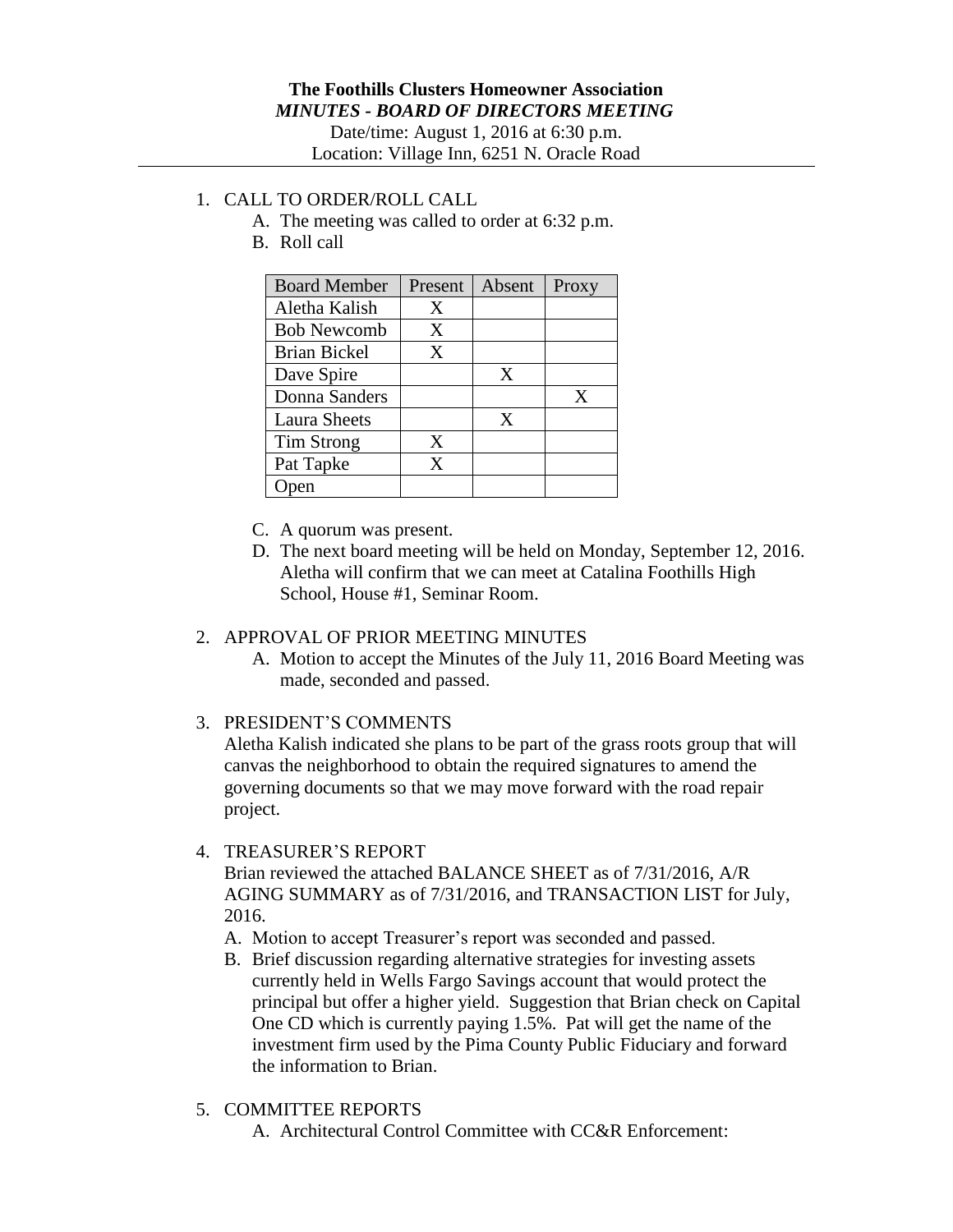- 1. Report attached.
- 2. Board members were asked to review the draft Architectural Control Policy and Guidelines and give feedback to Bob within the next week or two.
- 3. After discussion of whether there is a statute of limitations on enforcement of CC&R's in Arizona, Bob was asked to contact the HOA attorney and get clarification as to whether there is an applicable Arizona statute and if so, what is the applicable time frame.
- B. Landscape & Roads Committee:
	- 1. Report attached.
	- 2. Discussion related to wording of the second to last sentence of the draft Petition to Modify the Articles of Incorporation of the Foothills Clusters Homeowners Association, Inc. which reads, "This amendment is proposed to allow the Board of Directors to borrow sufficient funds for the repair of the Association streets, but is not restricted to that activity.", and concerns about permanently changing the highest amount of indebtedness to which the corporation shall subject itself to \$750,000.
	- 3. Bob was asked to contact the HOA attorney and ask her to provide language to amend Article XI of the Articles of Incorporation which currently reads, "The highest amount of indebtedness or liability, direct or contingent to which the corporation shall subject itself at any time is FIFTY THOUSAND DOLLAS (\$50,000.00)." Bob is to communicate that we want is to amend the Articles of Incorporation to allow a one-time exemption to the \$50,000.00 limit, of up to \$750,000.00 for the repair and future maintenance of the Association streets. In other words, we want to be able to borrow up to \$750,000.00 for the exclusive purpose of repairing and maintaining the streets but we want the original \$50,000.00 maximum to continue.
	- 4. The committee plans to meet on either Wednesday, 8/3 or Sunday, 8/7.
	- 5. It was suggested that signs be set up at the entrances to the subdivision giving homeowners a 'heads up' to look for notice coming in the mail regarding petition to amend the Articles of Incorporation related to road repair issues.
- C. Business Process Committee: No Report see discussion under Roads Committee.
- D. Communications Committee (No Report):
	- 1. Tim was asked to resend the questionnaire he originally sent out on March 14, 2016. Brian to give suggestions to Tim.
- E. Nominating Committee: No Report.
	- 1. An article was included in the Newsletter asking for volunteers for the committee. Pat has agreed to chair this committee.
- F. Welcoming Committee: